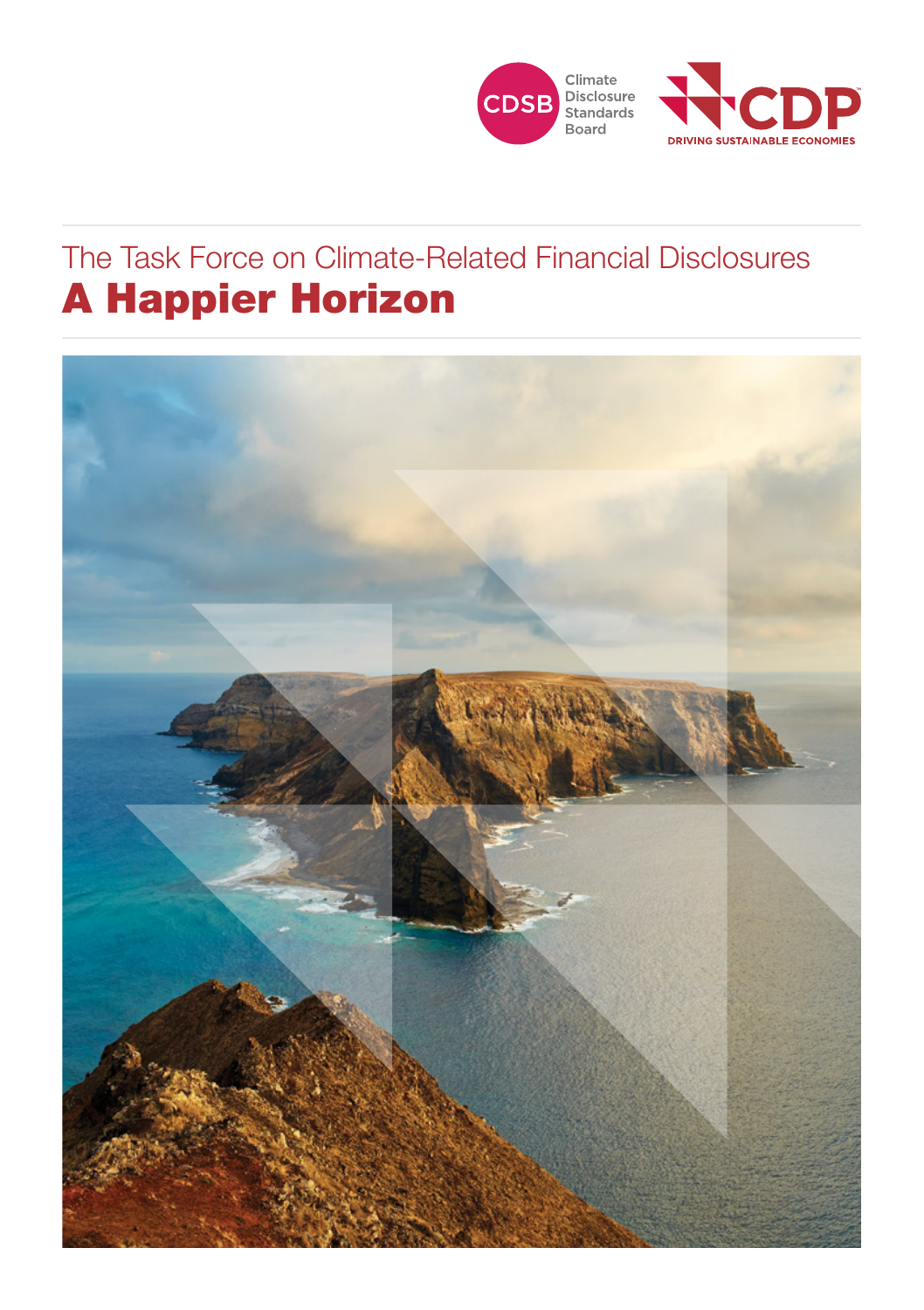# Three months to the Phase II report

In his pivotal speech heralding the formation of the TCFD, Governor Carney indicated that the Task Force's recommendations would be instrumental in navigating the economy and society away from a tragic horizon dominated by the effects of potentially dangerous climate change.

Climate week 2016 sees just three months to go until the Task Force publishes its recommendations in December. The Phase 1 report confirms that the Task Force will focus on recommendations that relate to disclosure in firms' **mainstream financial filings**. This short paper considers what this might mean and how the reporting community could work together to support the successful implementation of climate-related financial disclosure through mainstream reporting channels.



# The mainstream report is evolving

The mainstream reporting model comprises the reporting requirements and practices that lead companies to publish the annual packages in which they deliver their audited financial results under the corporate, compliance or securities laws of the countries in which they operate. For many years, it has been the primary source of authoritative information for investors. The standards for the preparation of financial statements are mature and the infrastructure associated with preparation of the mainstream report is normally embedded into corporate practice<sup>1</sup>. However, as societal expectations have changed and environmental as well as economic crises have struck, the mainstream report has evolved to cover more varied subject matter, such as the reporting organization's relationship with the communities in which it works, its environmental record and ethical policies. Whilst financial results were once deemed sufficient to assess corporate performance, it is now increasingly associated with responsible business conduct, sustainable outcomes and creation of shared value. New measures of performance are therefore being developed, such as social impact measurement and most importantly for this paper, indicators of businesses' contribution to and mitigation of climate change.

There is a tension between supporters of new information in mainstream reports and those who argue that new content has made mainstream reports too long which may obscure useful information. Various efforts have been made to address this tension, such as the International Integrated Reporting Council's focus on eliciting "concise" information in integrated reports and SASB's ground-breaking work on materiality. The SEC, the European Securities and Markets Authority and the IASB are all working on disclosure effectiveness projects designed to cut red tape and minimize the disclosure burden. Data capture systems such as CDP's reporting platform, are also likely to be instrumental in facilitating structured delivery and efficient use of information through analytics functionality. In the

circumstances, the challenge for the TCFD and for the reporting community will be to determine how best to add more or new information on climate change to mainstream reports without exacerbating the perception of clutter.

#### Existing mainstream obligations - a cool response so far

In the US, the SEC already requires inclusion of climate change information in mainstream (10-K) reports where it is material. In their February 2010 guidance, which was designed "to remind companies of their obligations under existing federal securities laws and regulations", the SEC specified the sort of information companies should disclose, including:

- The specific risks they face as a result of climate change legislation or regulation that is "reasonably likely to have a material effect on the registrant's financial condition or results of operation";
- $\blacktriangleright$  the impact on their business (where material) of treaties or international accords relating to climate change, such as the Kyoto Protocol and the EU Emissions Trading Scheme; and
- The indirect consequences of legal, technological, political and scientific development regarding climate change.

Despite the specificity and authority of the SEC's guidance, work by Ceres suggests that the corporate response has been poor. Ceres's 2014 research found that about 40% of S&P 500 companies are silent on the subject of climate change in their mainstream reports, those that do report provide little discussion of material issues and do not quantify impacts or risks, and most S&P 500 companies that disclose via CDP's reporting system provide significantly more information through that channel than in their mainstream reports.

<sup>1.</sup> Through internal controls, accounting systems, risk registers, governance procedures etc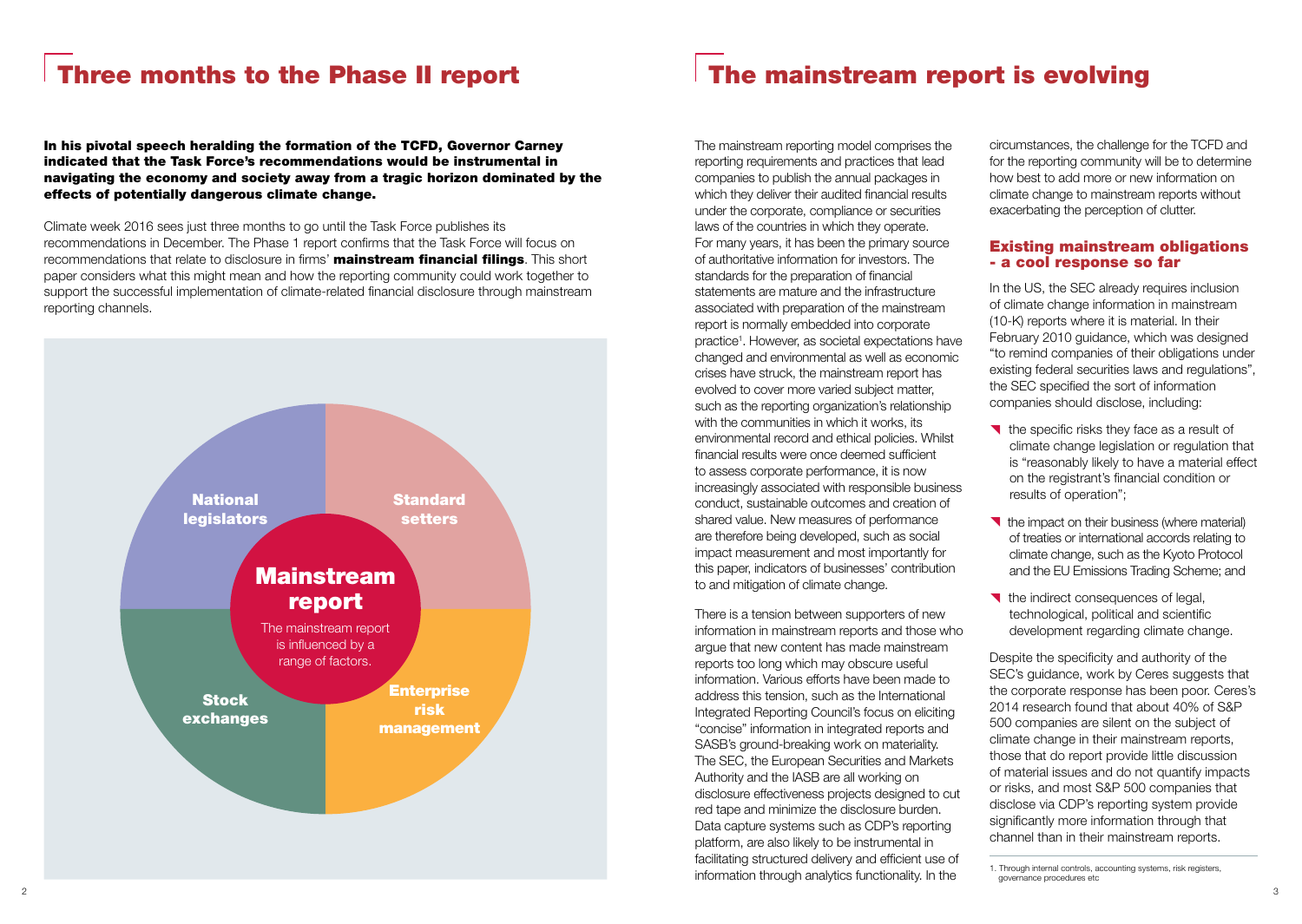### Implications for the task force: what can we do to make it work?

The US' experience has important implications for the Task Force. The Phase 1 report indicates that they will recommend disclosure of similar content to the SEC and through mainstream reporting channels. If the corporate response to the SEC's guidance has been poor, what can the reporting community do to ensure that the Task Force's recommendations are more actively embraced? We propose three practical steps that the reporting community, including NGOs, standard setters, framework developers etc, could do to support the TCFD's aim to get climate disclosures into the mainstream report.

#### 1. Prepare reporting infrastructure

As mentioned above, the mainstream report is the culmination of activity conducted through multiple processes within the company including systems for recording and organizing activity data, ledgers, internal controls, risk registers, governance procedures, supply chain management and so on. External resources and requirements such as international financial reporting and assurance standards also provide structure for mainstream reporting and provide the basis on which consulting firms publish detailed reporting templates illustrating, for example, how consolidated financial statements are to be prepared. Collectively these internal processes and external resources represent detailed "reporting infrastructure", that is the practical tools needed to assemble the type of information suitable for disclosure in mainstream reports and fundamental to the successful implementation of reporting requirements.

The Phase 1 report hinted that the TCFD expects existing infrastructure to be used where possible for climate change and that "such disclosures should be subject to internal governance processes that are the same or substantially similar to those used for financial reporting." The reporting community will need to consider what this means in practice. Whereas financial reporting infrastructure is well developed, it is not always capable of being

adapted to non-financial reporting and there is little or no equivalent infrastructure specifically aimed at climate change-related reporting. Hence companies often call for examples of how they should be preparing and presenting information, and for practical advice on what internal processes they should establish for collecting and organizing climate change related information. This could explain in part why Ceres found that S&P 500 companies disclose more to CDP, with its online structure and targeted guidance, than through their mainstream reports. The CDP information request can therefore form a key step of the mainstream reporting process by being the due diligence process through which companies collate and structure information.

In order to support successful implementation of the Task Force's recommendations, the reporting community could work on a practical set of recommendations designed to help companies with the process of gathering and organizing information in preparation for mainstream reporting. Although there is no indication that climate related-financial disclosures recommended by the Task Force will need to be assured, by being presented in the mainstream report, they will at least be read by the financial statement auditor and more sophisticated infrastructure will be required to pave the way for assurance.

#### 2. Practical integration of climate change information into mainstream reports

When the Enhanced Disclosure Task Force made its recommendations, it was able to enhance the existing known and established mainstream-reporting infrastructure for banks. The content elements related to climate reporting (i.e. what should be reported) have developed outside the mainstream-reporting model ( to enable voluntary and sustainability reporting). The Climate Disclosure Standards Board has developed a framework for reporting climate change-related information in mainstream reports that draws on relevant aspects of the mainstream reporting model in order to support coherence in reporting. Generally adoption of the framework has had more traction in companies where climate (and other non-financial reporting) is the responsibility of the finance or compliance department and we think that this is indicative of the internal changes that need to take place in order to climate reporting to make it successfully to the mainstream report.

The intentions of climate reporting could be frustrated where they are at variance with existing mainstream reporting requirements. For example, although there are some notable developments in more forward looking requirements for financial information, the mainstream focus is on known liabilities and risks arising from past events, whereas climate risk depends on predictions within the parameters of scenarios that are themselves uncertain. Similarly, if measurable climate risks to physical assets are identified, it does not automatically follow that those assets can be impaired if they are not recognized as assets for financial reporting purposes<sup>2</sup>.

Furthermore, if they are to be market-led, the Task Force's recommendations will presumably need to reflect existing widespread market practice on climate reporting where possible. Given the variety of reporting arrangements within the market as illustrated in Appendix 2 of the TCFD's Phase 1 Report, the TCFD might need to identify the common denominators between those arrangements in order to create coherence between existing climate reporting practices and the mainstream reporting model<sup>3</sup>. The CDSB Framework's requirements have been developed to reflect these highest common denominators.

In order to support successful implementation of the Task Force's recommendations, the reporting community could work on practical guidance to show how climate change related financial information could best be incorporated into mainstream reports. Sustainability practitioners who are likely to be involved in the reporting process might not be familiar with the structure, rationale and expectations of the mainstream report, nor where or how information should be presented. The development of templates by the reporting community could prove particularly helpful. The mainstream reporting model (without climate disclosures) is already under review<sup>4</sup> in many jurisdictions. The reporting community will therefore need to think about how best to incorporate climate information into a moving target.

4. See for example the FRC's roadmap for a disclosure framework "Thinking about disclosures in a broader context". Available at: [https://www.frc.org.uk/getattachment/99bc28b2-c49c-4554-b129-](https://www.frc.org.uk/getattachment/99bc28b2-c49c-4554-b129-9a6164ba78dd/Thinking-about-disclosures-in-a-broader-contex.aspx) [9a6164ba78dd/Thinking-about-disclosures-in-a-broader-contex.aspx](https://www.frc.org.uk/getattachment/99bc28b2-c49c-4554-b129-9a6164ba78dd/Thinking-about-disclosures-in-a-broader-contex.aspx)

<sup>2.</sup> See for example CDSB's report on Carbon Asset Stranding Risks. Fossil fuel reserves do not necessarily meet the criteria for recognition as assets on the balance sheet and therefore cannot be impaired. Available at:<http://cdsb.net/CASR>

<sup>3.</sup> ACCA & Climate Disclosure Standards Board (2016), "Mapping the sustainability reporting landscape. Lost in the right direction" might help the TCFD to identify common elements in existing corporate sustainability reporting practice. Available at: [http://cdsb.cdnf.net/](http://cdsb.cdnf.net/sites/default/files/acca_cdsb_mapping_the_sustainability_landscape_lost_in_the_right_direction.pdf ) sites/default/files/acca\_cdsb\_mapping\_the\_sustainability\_landscape [lost\\_in\\_the\\_right\\_direction.pdf](http://cdsb.cdnf.net/sites/default/files/acca_cdsb_mapping_the_sustainability_landscape_lost_in_the_right_direction.pdf )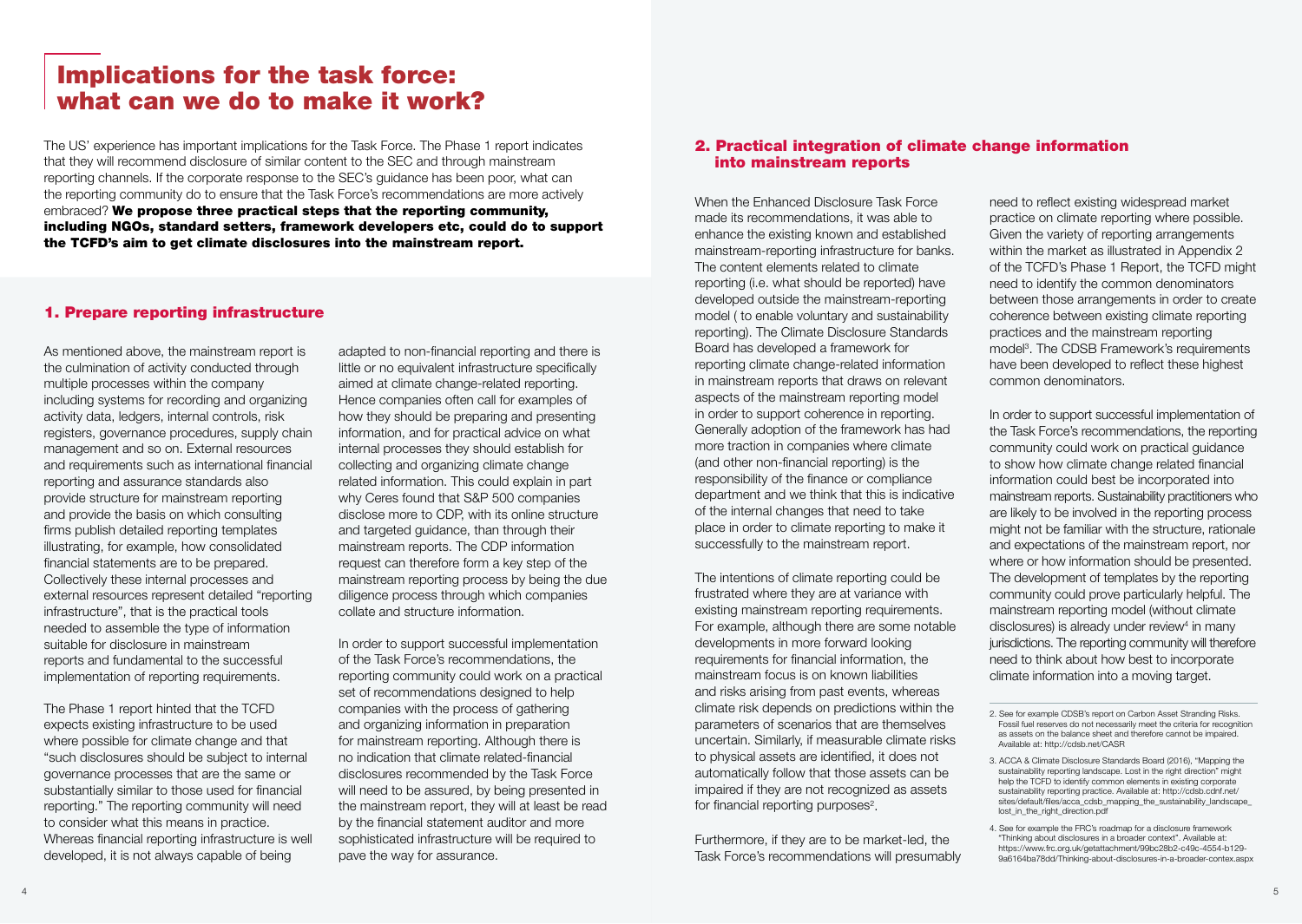#### 3. Materiality

As noted above, climate risk reporting has not always been successful even where legislators such as the SEC have issued guidance clarifying reporting requirements. One possible reason for this is that management may conclude that climate change does not present material risks over the business time horizons/scenarios they consider. CDSB's research into the FTSE 350's response to UK law requiring disclosure of greenhouse gas emissions and other environmental information found that 44% of companies that did not disclose information cited materiality as the main reason for doing so.

The TCFD's Phase 1 report acknowledges the "considerable disagreement over what constitutes a "material" climate risk that triggers disclosure requirements in most jurisdictions" despite the fact that existing laws already require disclosure of material climate-related risk.. The report also admits that "the divergent range of approaches [to climate reporting] reflects the lack of consensus around what constitutes a material climate risk." This could be partly due to the tension between the definition of materiality for the purposes of preparing financial statements for mainstream reproting – where materiality is "entity-specific" – and the potential application of materiality for climate reporting purposes where it can also be "context-specific".

The Phase 1 report indicates that the Task Force is thinking beyond entity-specific materiality. It acknowledges that as well as helping market participants to understand how companies are considering and managing climate-related risks, climate disclosure has the potential to reveal underlying systemwide exposures. This suggests that climate change-related information might be regarded as material for the purposes of the TCFD's recommendations because at aggregate or system wide level it has a material impact on the climate and therefore affects the context in which management and the company's stakeholders assess corporate performance and prospects. The Phase 1 report says that this category of information should be reported on where it has attracted investor or market attention if only to explain that the company has considered the risk and not just ignored or overlooked it.

The reporting community can help drive this forward by developing guidance that helps companies to distinguish between reporting content that is material to the performance and prospects of the reporting company (i.e.: entity-specific information); and reporting content that is material at aggregate/systemwide level.